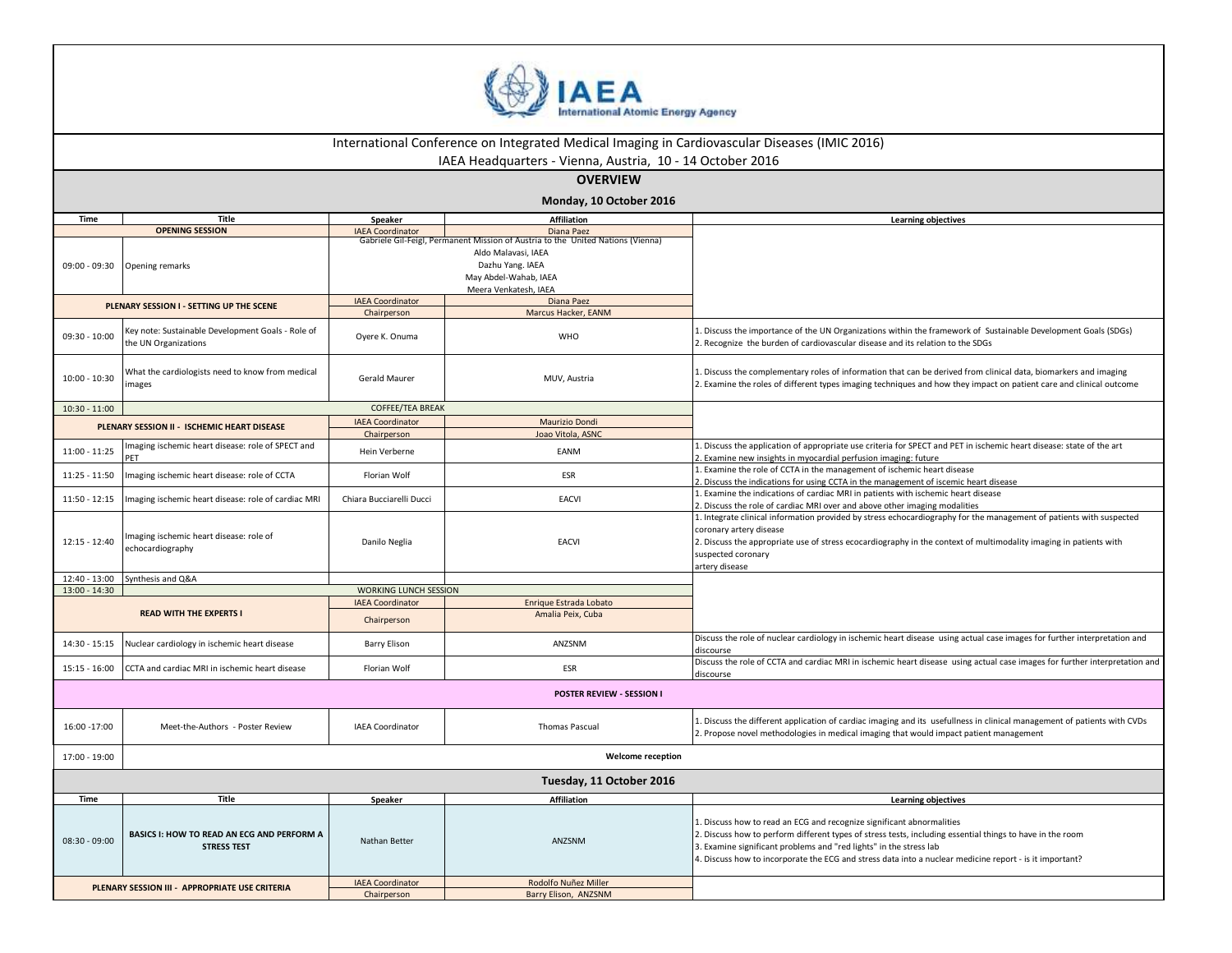| $09:00 - 09:25$ | Evidence-based medicine in cardiac imaging                                  | Paolo Raggi                            | Canada                                        | . Examine the need for evidence-based medicine in cardiac imaging<br>. Recognize the limitations of evidence-based cardiac imaging                                                                                                                                                                                                                                                                                                                                              |
|-----------------|-----------------------------------------------------------------------------|----------------------------------------|-----------------------------------------------|---------------------------------------------------------------------------------------------------------------------------------------------------------------------------------------------------------------------------------------------------------------------------------------------------------------------------------------------------------------------------------------------------------------------------------------------------------------------------------|
| $09:25 - 09:50$ | Cardiovascular Diseases in the female population                            | Leslee Shaw                            | <b>SCCT</b>                                   | Discuss the cardiovascular disease profile within the female population<br>. Examine the appropriate diagnostic / imaging tests for this population                                                                                                                                                                                                                                                                                                                             |
| $09:50 - 10:10$ |                                                                             | COFFEE/TEA BREAK                       |                                               |                                                                                                                                                                                                                                                                                                                                                                                                                                                                                 |
|                 |                                                                             | <b>IAEA Coordinator</b>                | Maurizio Dondi                                |                                                                                                                                                                                                                                                                                                                                                                                                                                                                                 |
|                 | PLENARY SESSION IV - CONGESTIVE HEART FAILURE                               | Chairperson                            | Fernando Mut. ALASBIMN                        |                                                                                                                                                                                                                                                                                                                                                                                                                                                                                 |
| $10:10 - 10:35$ | Imaging congestive heart failure: role of SPECT and<br>PET                  | Marcus Hacker                          | EANM                                          | . Examine the role of SPECT and PET in the management of congestive heart failure<br>Discuss the indications for using SPECT and PET in the management of congestive heart failure                                                                                                                                                                                                                                                                                              |
| $10:35 - 11:00$ | Imaging congestive heart failure: role of CCTA                              | Gianluca Pontone                       | <b>SCCT</b>                                   | . Examine the role of CCTA in the management of congestive heart failure<br>. Discuss the indications for using CCTA in the management of congestive heart failure                                                                                                                                                                                                                                                                                                              |
| $11:00 - 11:25$ | Imaging congestive heart failure: role of cardiac MRI                       | Chiara Bucciarelli Ducci               | <b>EACVI</b>                                  | L. Examine the indications of cardiac MRI in patients with heart failure<br>Discuss the principles of cardiac MRI image interpretation                                                                                                                                                                                                                                                                                                                                          |
| $11:25 - 11:50$ | Imaging congestive heart failure: role of<br>echocardiography               | Bogdan Popescu                         | EACVI                                         | Examine the role of echocardiography in the management of congestive heart failure<br>. Discuss the indications for using echocardiography in the management of congestive heart failure                                                                                                                                                                                                                                                                                        |
| $11:50 - 12:10$ | Synthesis and Q&A                                                           |                                        |                                               |                                                                                                                                                                                                                                                                                                                                                                                                                                                                                 |
| $12:10 - 13:30$ |                                                                             | <b>WORKING LUNCH SESSION</b>           |                                               |                                                                                                                                                                                                                                                                                                                                                                                                                                                                                 |
|                 | <b>FUNDAMENTALS I: CCTA</b>                                                 | <b>IAEA Coordinator</b>                | <b>Thomas Pascual</b>                         |                                                                                                                                                                                                                                                                                                                                                                                                                                                                                 |
|                 |                                                                             | Chairperson                            | Leslee Shaw, SCCT                             |                                                                                                                                                                                                                                                                                                                                                                                                                                                                                 |
| 13:30 - 14:15   | Current status of CCTA in Cardiology                                        | Michelle Williams                      | SCCT                                          | 1. Discuss current research into the application of CT coronary angiography for patients with suspected coronary artery<br>disease including stable chest pain and in the emergency department<br>2. Understand the advantages and limitations of CT coronary angiography in the diagnosis of suspected coronary artery<br>disease<br>3. Examine the current status of CCTA in the management of CVDs<br>4. Discuss different CCTA protocols available for appropriate patients |
|                 | <b>READ WITH THE EXPERTS II</b>                                             | <b>IAEA Coordinator</b><br>Chairperson | Enrique Estrada Lobato<br>Victor Kalff, WFNMB |                                                                                                                                                                                                                                                                                                                                                                                                                                                                                 |
| $14:15 - 15:00$ | Challenging Cases: CCTA and Cardiac MRI                                     | Gianluca Pontone                       | SCCT                                          | Discuss the role of CCTA and cardiac MRI using actual case images for further interpretation and discourse                                                                                                                                                                                                                                                                                                                                                                      |
| $15:00 - 15:15$ |                                                                             | <b>COFFEE/TEA BREAK</b>                |                                               |                                                                                                                                                                                                                                                                                                                                                                                                                                                                                 |
| $15:15 - 16:00$ | Pitfalls and artefacts in nuclear cardiology                                | Brian G. Abbott                        | <b>ASNC</b>                                   | . Examine the common attenuation and reconstruction artifacts in SPECT and PET myocardial perfusion imaging<br>Discuss how image processing can improve image quality                                                                                                                                                                                                                                                                                                           |
|                 |                                                                             |                                        |                                               |                                                                                                                                                                                                                                                                                                                                                                                                                                                                                 |
| $16:00 - 17:00$ | Meet-the-Authors - Poster Review                                            | <b>IAEA Coordinator</b>                | <b>Thomas Pascual</b>                         | . Discuss the different application of cardiac imaging and its usefullness in clinical management of patients with CVDs<br>. Propose novel methodologies in medical imaging that would impact patient management                                                                                                                                                                                                                                                                |
|                 |                                                                             |                                        | Wednesday, 12 October 2016                    |                                                                                                                                                                                                                                                                                                                                                                                                                                                                                 |
| Time            | Title                                                                       | Speaker                                | <b>Affiliation</b>                            | Learning objectives                                                                                                                                                                                                                                                                                                                                                                                                                                                             |
| $08:30 - 09:00$ | <b>BASICS II: GETTING FAMILIAR WITH</b><br><b>INTERVENTIONAL CARDIOLOGY</b> | Ganesan Karthikeyan                    | India                                         | L.Review the basics and indications of using interventional cardiology in the management of patients with CVDs<br>. Recognize common imaging findings seen in interventional cardiology studies                                                                                                                                                                                                                                                                                 |
|                 | <b>FUNDAMENTALS II: CARDIAC MRI</b>                                         | <b>IAEA Coordinator</b>                | Ravi Kashyap                                  |                                                                                                                                                                                                                                                                                                                                                                                                                                                                                 |
|                 |                                                                             | Chairperson                            | Marcus Hacker, EANM                           |                                                                                                                                                                                                                                                                                                                                                                                                                                                                                 |
| 09:00 - 09:45   | Current status of MRI in cardiology                                         | <b>Matthias Gutberlet</b>              | ESR                                           | Examine the current status of MRI in the management of CVDs<br>Discuss different MRI protocols available for appropriate patients                                                                                                                                                                                                                                                                                                                                               |
| 09:45 - 10:25   | Cardiac MRI: Case review                                                    | <b>Matthias Gutberlet</b>              | ESR                                           | Discuss the role of cardiac MRI using actual case images for further interpretation and discourse                                                                                                                                                                                                                                                                                                                                                                               |
| $10:25 - 10:40$ |                                                                             | COFFEE/TEA BREAK                       |                                               |                                                                                                                                                                                                                                                                                                                                                                                                                                                                                 |
|                 |                                                                             |                                        |                                               |                                                                                                                                                                                                                                                                                                                                                                                                                                                                                 |
|                 | PLENARY SESSION V: WHAT'S NEW?                                              | <b>IAEA Coordinators</b>               | Gian Luca Poli, Harry Delis                   |                                                                                                                                                                                                                                                                                                                                                                                                                                                                                 |
| $10:40 - 11:10$ | Software and hardware advances in nuclear                                   | Chairperson<br>Roger Fulton            | Manuel Arreola, USA<br>Australia              | Discuss current software and hardware advances in nuclear cardiology and its advantages over current technology                                                                                                                                                                                                                                                                                                                                                                 |
| 11:10 - 11:40   | cardiology<br>Software and hardware for CCTA                                | Isabel Castellano                      | UK                                            | 1. Integrate an overview of the CT technical developments that underpin coronary CT angiography<br>. Discuss the impact of these developments on image quality and radiation dose to the patient                                                                                                                                                                                                                                                                                |
| 11:40 - 12:10   | PET/CT or PET/MR: Who should PET partner with?                              | Thomas Beyer                           | MUV, Austria                                  | Discuss the quantitative nature of PET imaging in either modality<br>. Examine key applications and advantages/disadvantages of each modality<br>3. Discuss protocol standardization and key elements of high quality clinical imaging protocols<br>1. Integrate the principles of PET/CT and PET/MRI into clinical practice                                                                                                                                                    |
| $12:10 - 13:30$ |                                                                             | <b>LUNCH BREAK</b>                     |                                               |                                                                                                                                                                                                                                                                                                                                                                                                                                                                                 |
|                 | PLENARY SESSION VI: RADIOPHARMACY UPDATE                                    | <b>IAEA Coordinator</b>                | Joao Osso                                     |                                                                                                                                                                                                                                                                                                                                                                                                                                                                                 |
| 13:30 - 13:50   | OECD and the supply of medical radioisotopes                                | Chairperson<br>Kevin Charlton          | Sally Schwarz, SNMMI<br>OECD-NEA              | Discuss the current market demand and projected production capacity of 99Mo supply<br>Discuss gaining awareness about the 99Mo supply challenge in 2016 and beyond<br>3. Examine the range of measures available for mitigating future supply risk and the challenges of implementing them,<br>ncluding the NRU reactor 99Mo contingency capacity                                                                                                                               |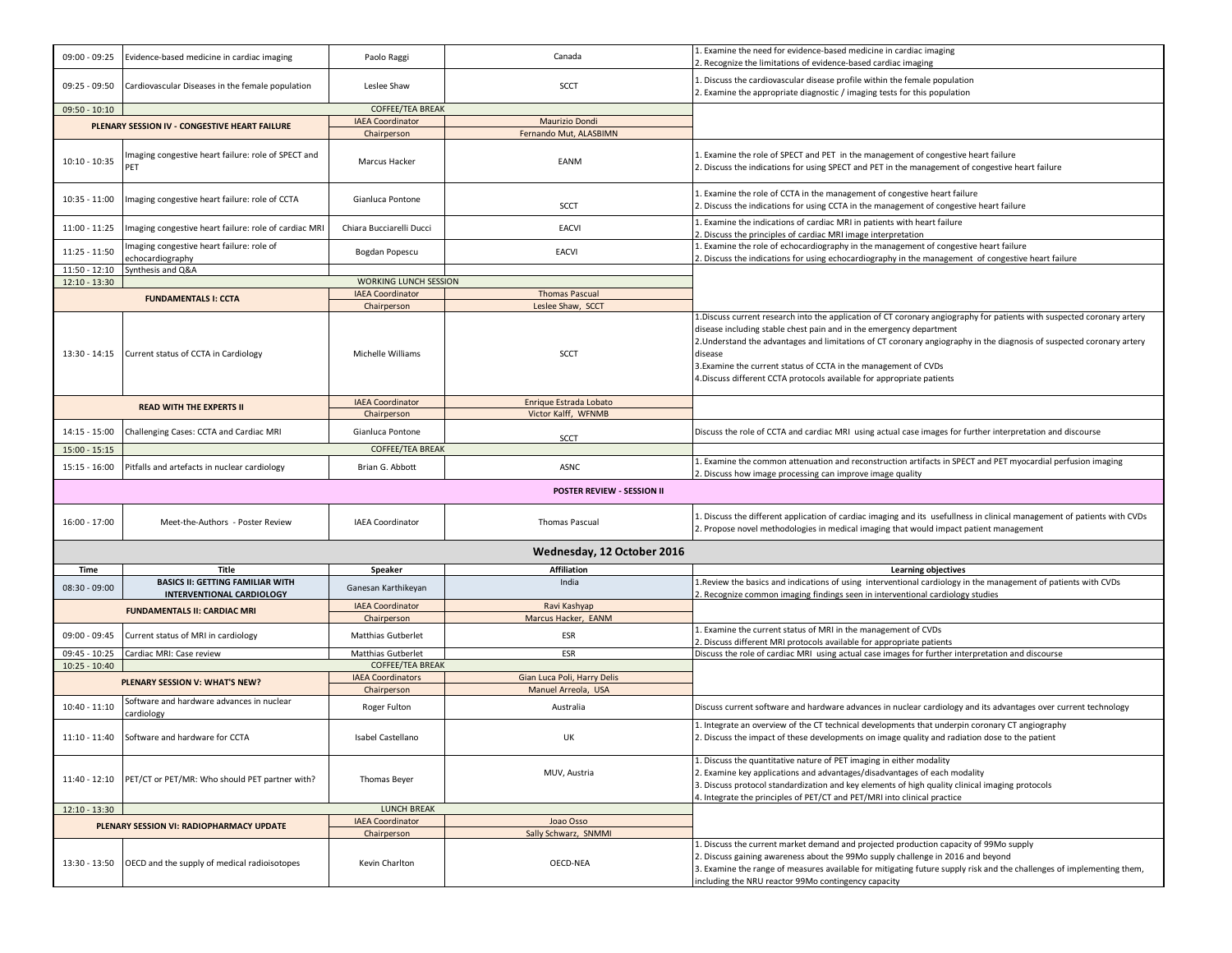| 13:50 - 14:10   | Good manufacturing practice in the US applied to<br>the production of radiopharmaceuticals                                        | Sally Schwarz                          | SNMMI                                   | 1. Discuss what constitutes good manufacturing practice<br>2. Examine the US FDA regulatory requirements for the production of FDA Approved PET and SPECT radiopharmaceuticals<br>3. Discuss the production of clinical research PET and SPECT radiopharmaceuticals under an Investigational New Drug<br>Application (IND)                                                                                                                                                                                                                  |  |  |  |
|-----------------|-----------------------------------------------------------------------------------------------------------------------------------|----------------------------------------|-----------------------------------------|---------------------------------------------------------------------------------------------------------------------------------------------------------------------------------------------------------------------------------------------------------------------------------------------------------------------------------------------------------------------------------------------------------------------------------------------------------------------------------------------------------------------------------------------|--|--|--|
| 14:10-14:30     | Overview of SPECT and PET tracers for cardiology                                                                                  | Adriano Duatti                         | Italy                                   | 1. Discuss conventional and novel SPECT tracers for MPI<br>2. Examine available PET tracers for MPI<br>3. Discuss available SPECT and PET tracers for studying cardiac neurotransmission<br>4. Examine advantages and pitfalls of current imaging agents<br>5. Discuss the cost-effectiveness and competition with other imaging modalities<br>6. Examine future perspectives in the development of tracers for nuclear cardiology                                                                                                          |  |  |  |
|                 | POSTER REVIEW - SESSION III                                                                                                       |                                        |                                         |                                                                                                                                                                                                                                                                                                                                                                                                                                                                                                                                             |  |  |  |
| 14:30 - 15:30   | Meet-the-Authors - Poster Review                                                                                                  | <b>IAEA Coordinator</b>                | Thomas Pascual                          | 1. Discuss the different application of cardiac imaging and its usefullness in clinical management of patients with CVD<br>2. Propose novel methodologies in medical imaging that would impact patient management                                                                                                                                                                                                                                                                                                                           |  |  |  |
|                 |                                                                                                                                   |                                        | Thursday, 13 October 2016               |                                                                                                                                                                                                                                                                                                                                                                                                                                                                                                                                             |  |  |  |
| Time            | Title                                                                                                                             | Speaker                                | <b>Affiliation</b>                      | Learning objectives                                                                                                                                                                                                                                                                                                                                                                                                                                                                                                                         |  |  |  |
| $08:30 - 09:00$ | <b>BASICS III: GETTING FAMILIAR WITH CT CORONARY</b><br><b>ANGIOGRAPHY</b>                                                        | Michelle Williams                      | <b>SCCT</b>                             | 1. Understand the basics of how CT coronary angiography images are acquired including methods to optimize image<br>quality and reduce radiation<br>2. Discuss how to assess CT coronary angiography images and communicate results<br>3. Review the basics and indications of using CT coronary angiography in the management of patients with CVD<br>4. Recognize common imaging findings seen in CT coronary angiography studies                                                                                                          |  |  |  |
|                 | PLENARY SESSION VII: OTHER INDICATIONS FOR CARDIAC IMAGING                                                                        | <b>IAEA Coordinator</b>                | Rodolfo Nuñez Miller                    |                                                                                                                                                                                                                                                                                                                                                                                                                                                                                                                                             |  |  |  |
|                 |                                                                                                                                   | Chairperson                            | Sharmila Dorbala, SNMMI                 |                                                                                                                                                                                                                                                                                                                                                                                                                                                                                                                                             |  |  |  |
| $09:00 - 09:25$ | Nuclear cardiology in evaluation of coronary flow<br>eserve and implantable device infections                                     | Denis Agostini                         | EANM                                    | 1. Discuss how to use cardiac MIBG scintigraphy in heart failure to obtain a prognostic index<br>2. Discuss how to use cardiac 99mTc-DPD scintigraphy to stratify cardiac amyloidosis                                                                                                                                                                                                                                                                                                                                                       |  |  |  |
| 09:25 - 09:50   | Nuclear cardiology in evaluation of sympathetic<br>nnervation                                                                     | Victor Kalff                           | <b>WFNMB</b>                            | 1. Define current need for assessment of cardiac sympathetic innervation.<br>2. Outline how current conventional planar & SPECT/CT tracers as well as PET/CT radiotracer studies are performed.<br>3. Define how these radiotracers are being used/evaluated in disorders of cardiac innervation.<br>4. Discuss current status of the clinical role of nuclear cardiology in assessing cardiac sympathetic innervation<br>5. Discuss current status of the research role of nuclear cardiology in assessing cardiac sympathetic innervation |  |  |  |
| 09:50 - 10:15   | Other indications for cardiac MRI                                                                                                 | Matthias Gutberlet                     | ESR                                     | Review other indications for cardiac MRI and its relevance in clinical practice                                                                                                                                                                                                                                                                                                                                                                                                                                                             |  |  |  |
| 10:15 - 10:35   |                                                                                                                                   |                                        |                                         |                                                                                                                                                                                                                                                                                                                                                                                                                                                                                                                                             |  |  |  |
|                 |                                                                                                                                   | COFFEE/TEA BREAK                       |                                         |                                                                                                                                                                                                                                                                                                                                                                                                                                                                                                                                             |  |  |  |
|                 | PLENARY SESSION VIII - ETHICS, LEADERSHIP, EDUCATION AND                                                                          | <b>IAEA Coordinator</b>                | <b>Thomas Pascual</b>                   |                                                                                                                                                                                                                                                                                                                                                                                                                                                                                                                                             |  |  |  |
| $10:35 - 10:55$ | <b>CHALLENGES IN NUCLEAR CARDIOLOGY PRACTICE</b><br>Ethical issues faced in nuclear cardiology: Principles<br>and case discussion | Chairperson<br><b>Andrew Ross</b>      | Jun Hatazawa, ARCCNM<br>CANM, Canada    | L. Examine ethics as it relates to nuclear cardiology practice<br>2. Discuss specific issues which may be faced in the day to day practice<br>3. Discuss how a nuclear medicine physician can ensure a high level of ethical practice is maintained                                                                                                                                                                                                                                                                                         |  |  |  |
| $10:55 - 11:15$ | Leadership: Case in point                                                                                                         | Sobhan Vinjamuri                       | <b>BNMS</b>                             | 1. Discuss leadership themes for imaging<br>2. Examine motivations for decision making as a leader                                                                                                                                                                                                                                                                                                                                                                                                                                          |  |  |  |
| $11:15 - 11:35$ | Education: Case in point                                                                                                          | Henry Bom                              | <b>AOFNMB</b>                           | 1. Examine the challenging issues of education in nuclear cardiology<br>2. Discuss the case-based approach for education of nuclear cardiology<br>3. Discuss how to collaborate with referrers                                                                                                                                                                                                                                                                                                                                              |  |  |  |
| 11:35 - 11:55   | New challenges in nuclear cardiology practice                                                                                     | Brian G. Abbott                        | <b>ASNC</b>                             | 1. Examine the challenges in terms of training and education with respect to emerging technologies in nuclear cardiology<br>2. Discuss trends in utilization, appropriate use, and reimbursement for nuclear cardiology procedures                                                                                                                                                                                                                                                                                                          |  |  |  |
| 11:55-12:15     | Research from a question to a paper                                                                                               | Naima Al-Bulushi                       | ARSNM                                   | 1. Discuss the importance of research in today's evidence based clinical practice<br>2. Examine the different types of studies that can be done and their main components<br>3. Discuss the importance of copy writes and plagiarism<br>4. Examine the structure and components of a good research verse a weak one                                                                                                                                                                                                                         |  |  |  |
| $12:15 - 12:30$ | Round Table Discussion                                                                                                            |                                        |                                         |                                                                                                                                                                                                                                                                                                                                                                                                                                                                                                                                             |  |  |  |
| $12:30 - 14:00$ |                                                                                                                                   | WORKING LUNCH SESSION                  |                                         |                                                                                                                                                                                                                                                                                                                                                                                                                                                                                                                                             |  |  |  |
|                 | <b>FUNDAMENTALS III: SAFETY AND QUALITY</b>                                                                                       | <b>IAEA Coordinator</b><br>Chairperson | Ravi Kashyap<br>Naima Al-Bulushi, ARSNM |                                                                                                                                                                                                                                                                                                                                                                                                                                                                                                                                             |  |  |  |